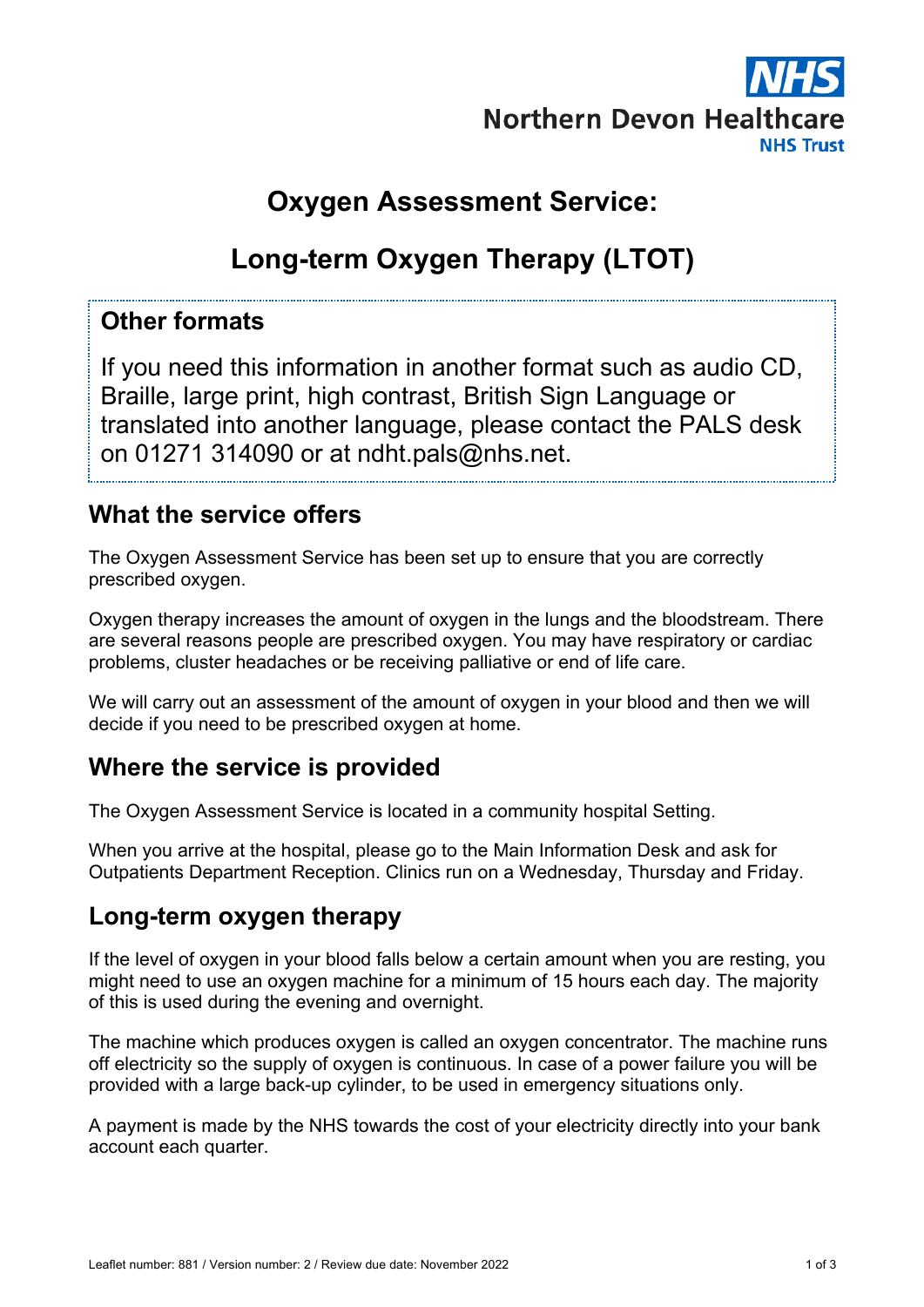The tubes from the machine are long so you can move around your home easily. The engineer from the oxygen supplier will carry out a field risk assessment on installment for the machine to be located near a power point.

The engineer will measure and cut the oxygen tubing to your needs, the objective being to have the minimal amount of tubing on the floor to avoid risks of trip hazards. This will be discussed in further detail with you if the assessment indicates you require long-term oxygen therapy.

#### **Holidays with oxygen**

Should you wish to go on holiday in the United Kingdom, the oxygen supplier will arrange a duplicate of your current equipment at your holiday destination. Please contact your oxygen supplier direct to discuss your holiday equipment requirements. Allow plenty of time for planning.

Air Liquid Tel: **0808 143 9999** Email: alhomecare.patientsupport@nhs.net

#### **How to be referred**

You will usually be referred to the service by your GP or by a member of your respiratory consultant team.

You will receive a phone call from the service to arrange an appointment and you will then receive a letter which will confirm the date and time of your appointment. Please feel free to be accompanied by one other family member if you so wish.

## **What will happen at the first appointment**

The appointment will last approximately 90 minutes.

You will be given a blood test when you arrive to check your base oxygen level (a capillary blood test from your ear lobe).

If this level is below recommended guidelines, you will then be given oxygen for 20 minutes through a nasal cannula.

The capillary blood test will then be repeated whilst on oxygen. Depending on the results of the second test, we may need to increase the level of oxygen and do another test.

You will then be informed whether or not you need oxygen at home.

If your blood levels indicate that you need oxygen, then you will be shown how to use the equipment and we will advise you on the amount of hours required and the flow rate.

If you do not need oxygen, depending on the results of your assessment, you may be required to be referred back to the service in 6-12 months.